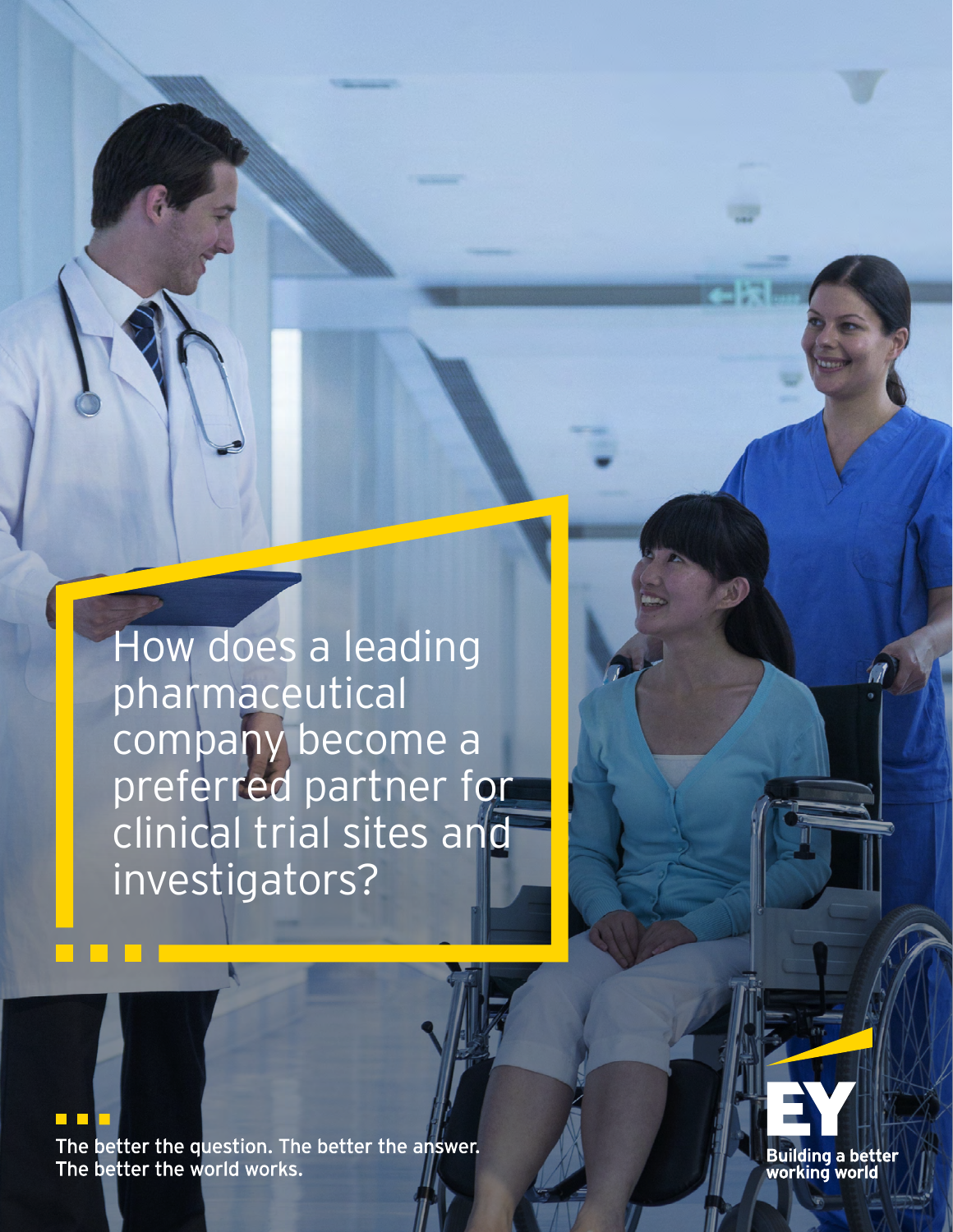$\blacksquare$  The better the question.

# How can overcoming site payment challenges<br>1ead to better site-pharma partnerships?

### Bayer sought to improve site relationships and drive industry-leading practices

After encountering challenges in its clinical trial site management processes and timeline — from internal inefficiencies to lengthy final study reconciliation time frames – Bayer conducted a comprehensive review of its site management processes and identified site payment improvements as a focus area. When it comes to site-sponsor relationships, payment management has a significant impact on both the partnership and site activity. Recent surveys have found that timely and accurate payments are a key factor in helping sites decide whom to partner with, as slow payment from sponsors and errors in payments cause a significant burden, which can impact operations and overall site satisfaction.<sup>1,2,3</sup> Managing complex invoicing processes, following up with sponsors on payment statuses or reconciling payments all take time that could be better spent recruiting patients and conducting research. Without visibility into when funding will be provided, sites may encounter issues with planning and executing their operations, which may adversely impact the success of clinical trials.4

In the US, Bayer identified opportunities to enhance payment efficiency, timeliness and accuracy to strengthen its site relationships, enable better-informed decisions and contribute to its goal of becoming a preferred clinical trial site partner. Downstream, these site payment improvements targeted reducing administrative burdens for both Bayer and its clinical partners, and improving study closeout.

The company sought help from Ernst & Young LLP (EY US) to transform its clinical site invoicing and payment approach.

Bayer focused on addressing three key pain points:

**1 Reliance on manual processes**<br>
Bayer's current state process required manual – and often duplicative – e<br>
to cross-reference site activities against the original contract and budget. Bayer's current state process required manual — and often duplicative — effort

### **Lack of transparency**

Tracking and reporting invoice and payment statuses across multiple data sources caused additional difficulties in achieving payment accuracy and for the clinical sites to quickly reconcile their reimbursements.

**113 Inconsistency in timely payments**<br>Overall, the additional time and efform delayed payment statements. Further difficult for the clinical cites to Overall, the additional time and effort required for the process left Bayer at risk for delayed payment statements. Further, payment statements themselves were often difficult for the clinical sites to understand.

## $\epsilon$

Partners and patients can count on best practices being used in Bayer-sponsored studies.

Mark Ryan US Head of Site Management, Bayer

<sup>&</sup>lt;sup>1</sup> "What's the fuss with Investigator (Site) Payments in Clinical Trials?" Octalsoft website, https://www.octalsoft.com/investigator-site-payments-in-clinicaltrials/, 17 March 2020.

<sup>2</sup> "Site Payment Solutions Are Key Differentiators for CROs," *Bioclinica website*, https://www.bioclinica.com/blog/site-payment-solutions-are-keydifferentiators-for-cros/, 7 February 2019.

<sup>&</sup>lt;sup>3</sup> "Protecting Cash Flow: How Site Investigators and Staff Can Keep Site Payments on Track," The Association of Clinical Research Professionals (ACRP)

*website*, https://acrpnet.org/2019/03/12/protecting-cash-flow-how-site-investigators-and-staff-can-keep-site-payments-on-track/, 12 March 2019. <sup>4</sup> "Five Key Challenges to Site Payments," *Cloudbyz website*, https://www.cloudbyz.com/blog/clinical-trial-budget-management/five-key-challenges-tosite-payments/, 15 July 2019.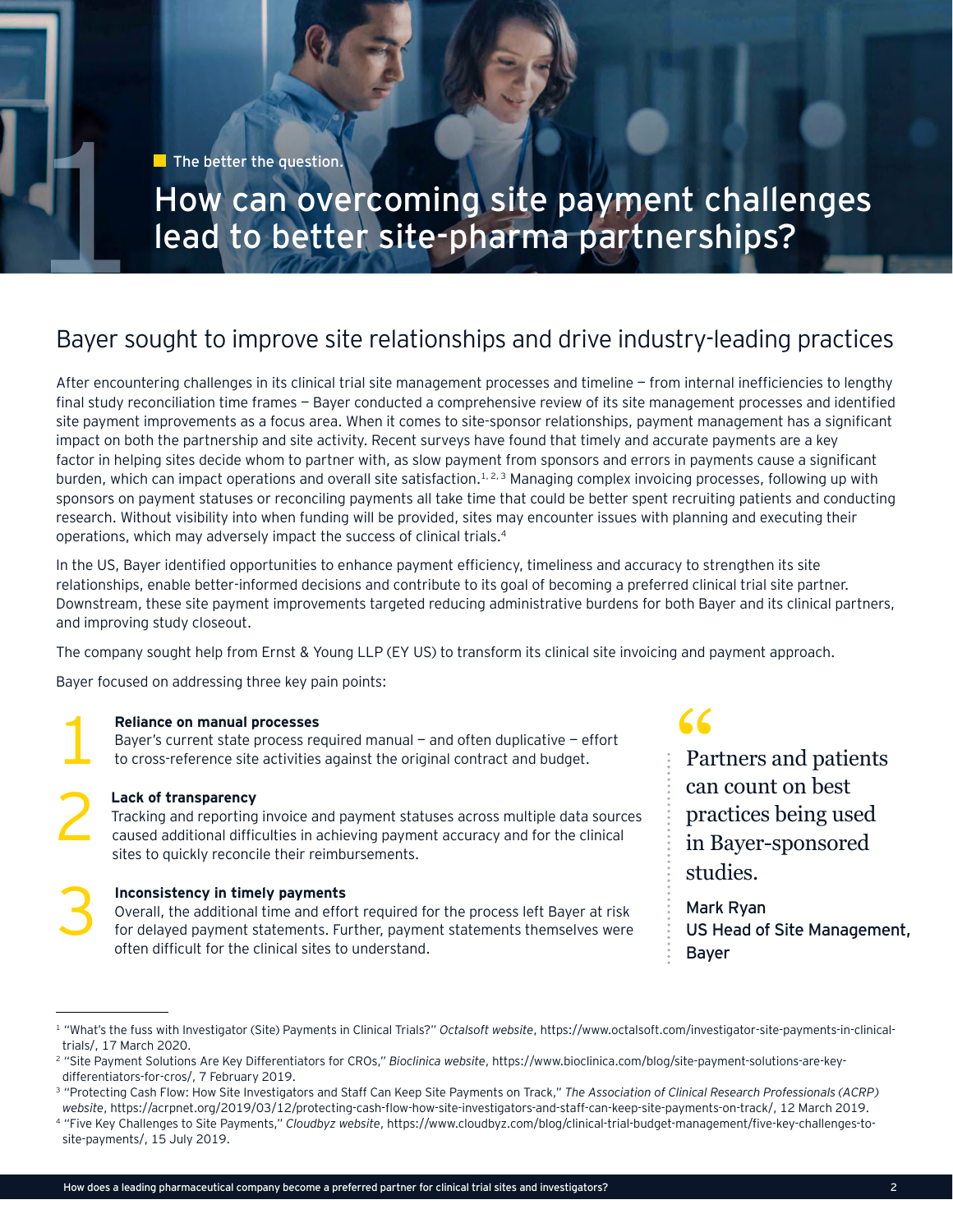$\blacksquare$  The better the answer.

An automated site payment solution that<br>streamlines processes and lowers costs

Bayer Healthcare US and EY US codeveloped and deployed the Automated Site Payments and Invoice Resolution (ASPIREs) program

After an in‑depth examination of Bayer's processes and an understanding of future state goals, ASPIREs addressed Bayer's challenges on four fronts:

**Process efficiency**: reduce inefficiencies in Bayer<br>site management and, ultimately, for sites and<br>clinicians in parallel site management and, ultimately, for sites and clinicians in parallel

Site satisfaction: enable timely, accurate payments and reduce payment disputes to improve site satisfaction



**Transparency**: provide real-time reporting on<br>invoicing and site payment statuses with increa<br>transparency invoicing and site payment statuses with increased transparency

**Resource allocation:** utilize third-party services and payment analytics to drive efficiencies through eliminating manual tasks and duplicative efforts

## **The better the world work** Innovation that improves the way<br>patients experience clinical trials

### Clinical trial sites experience heightened confidence about working with pharma

ASPIREs enabled Bayer and its clinical trial site partners to experience an expedient, streamlined clinical trial process. Among improvements in the US, Bayer's average cycle time for payment to site dropped from 75 days to fewer than 35 days. The company was able to easily make its payment dates and increase the satisfaction of physicians and clinical trial sites. By reducing the administrative burden of payment processes, Bayer was able to continue focusing on driving innovation.

[The Site payment solution] has been fantastic. The Site payment solution] has been fantastic<br>The solution ... and training [are] very helpful.

US Clinical Site Directors Responses to a site satisfaction survey

The results highlight significant ROI in the US, with global data expected soon:



Reduction in number of payment-related questions and disputes

Reduction in cycle time for payment to site (payment processing)

Reduction in number of templates required for reporting and forecasting

90%+ Reduction in monthly hours spent supporting<br>payment processes per study, per resource

Automation has driven clear efficiencies and cost savings for Bayer. Ultimately, it is a differentiator in the marketplace that improves Bayer's customer service. As Bayer continues to act on its commitment to become a preferred partner, it enables clinical trial sites to focus on what's most important: driving access to cutting-edge therapies and revitalizing patient care.